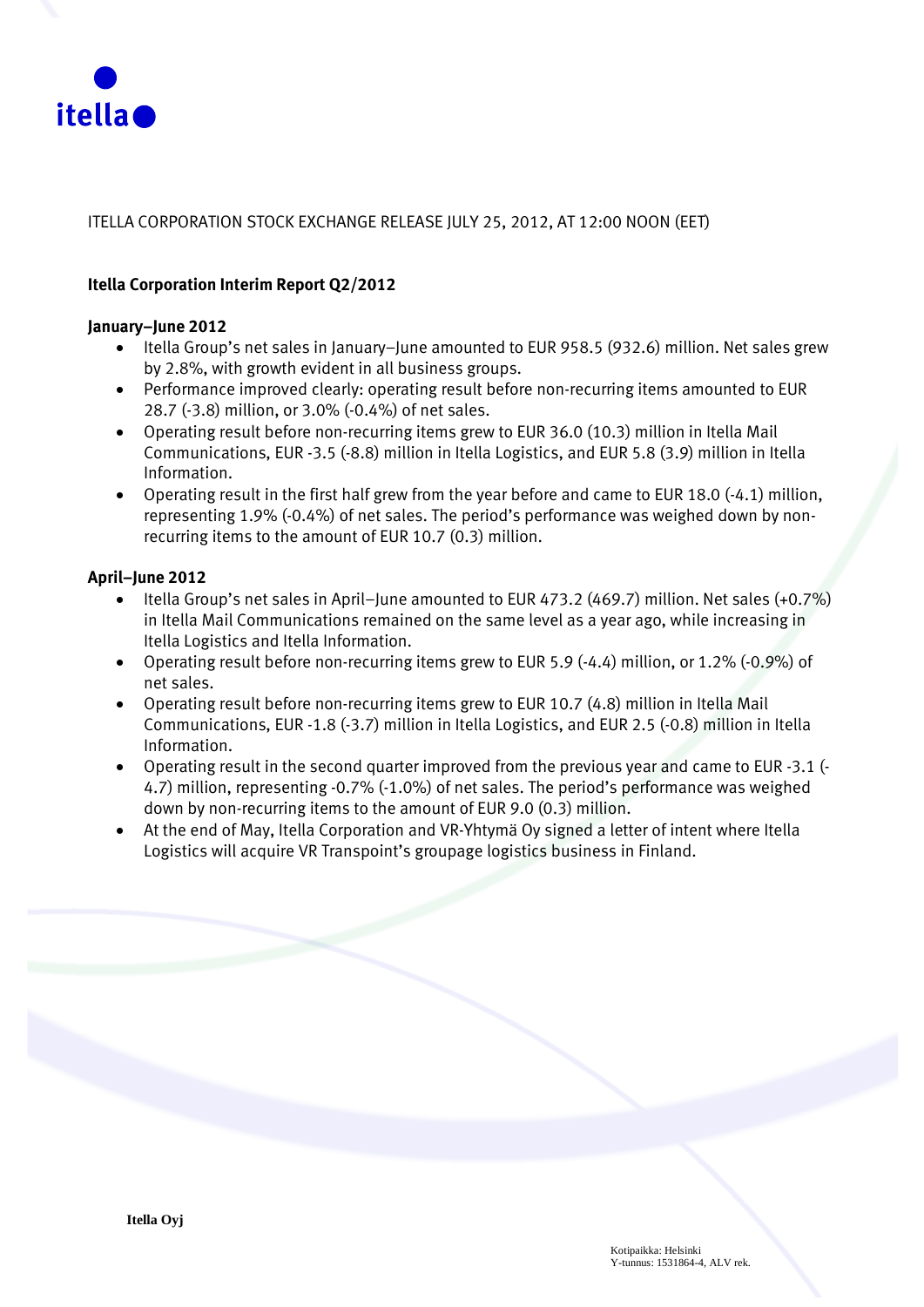| <b>Key figures of Itella Group</b>   | $4 - 6/2012$ | $4 - 6/2011$ | $1 - 6/2012$ | $1 - 6/2011$ | 2011    |
|--------------------------------------|--------------|--------------|--------------|--------------|---------|
| Net sales, MEUR                      | 473.2        | 469.7        | 958.5        | 932.6        | 1,900.1 |
| Operating result (non-IFRS), MEUR *) | 5.9          | $-4.4$       | 28.7         | $-3.8$       | 30.5    |
| Operating result (non-IFRS), % *)    | 1.2          | $-0.9$       | 3.0          | $-0.4$       | 1.6     |
| Operating result, MEUR               | $-3.1$       | $-4.7$       | 18.0         | $-4.1$       | $-5.9$  |
| Operating result, %                  | $-0.7$       | $-1.0$       | 1.9          | $-0.4$       | $-0.3$  |
| Result before taxes, MEUR            | $-5.7$       | $-6.4$       | 13.6         | $-8.8$       | $-16.4$ |
| Result for the period, MEUR          | $-7.5$       | $-8.5$       | 4.2          | $-14.2$      | $-30.7$ |
| Return on equity, %, 12 months       |              |              | $-1.8$       | $-0.6$       | $-4.5$  |
| Return on investment, %, 12 months   |              |              | 2.0          | 2.4          | $-0.2$  |
| Equity ratio, %                      |              |              | 47.0         | 49.6         | 46.1    |
| Gearing, %                           |              |              | 22.0         | 21.7         | 22.1    |
| Gross capital expenditure, MEUR      | 23.2         | 12.7         | 45.2         | 23.8         | 102.9   |
| Employees on average                 | 27,660       | 29,216       | 27,431       | 28,753       | 28,493  |

*\*) Non-IFRS = excluding non-recurring items*

#### **Jukka Alho, President and CEO:**

*"Itella's January–June net sales clearly increased and performance improved in comparison to the corresponding period in 2011. Net sales increased in all business groups. Following a strong first quarter, the growth during the second quarter was slightly less robust, in line with normal seasonal fluctuation.*

*Given that the overall economic situation became increasingly uncertain in the second quarter, the result of the first half of the year can be considered satisfactory at the very least.*

*In Itella Mail Communications, we increased volumes in both unaddressed deliveries and the parcel business, despite a tough competitive environment. In contrast, the volumes of addressed letters and newspapers and magazines continued to decline. In this respect, the forceful efforts to increase efficiency have been absolutely necessary.*

*At the end of May, Itella Corporation and VR-Yhtymä Oy signed a letter of intent on the acquisition of VR Transpoint's domestic groupage logistics business. After the final contract, the approval from the competition authorities is required.*

*As mentioned in our interim report for the first quarter, we had identified a need for change in our German printing services. The ensuing separation from the printing services has now been concluded and our German operations are focused on the expansion of financial management services."*

APPENDICES Itella's full Interim Report

FURTHER INFORMATION Sari Helander, CFO, tel. +358 50 379 1819, sari.helander@itella.com

**DISTRIBUTION**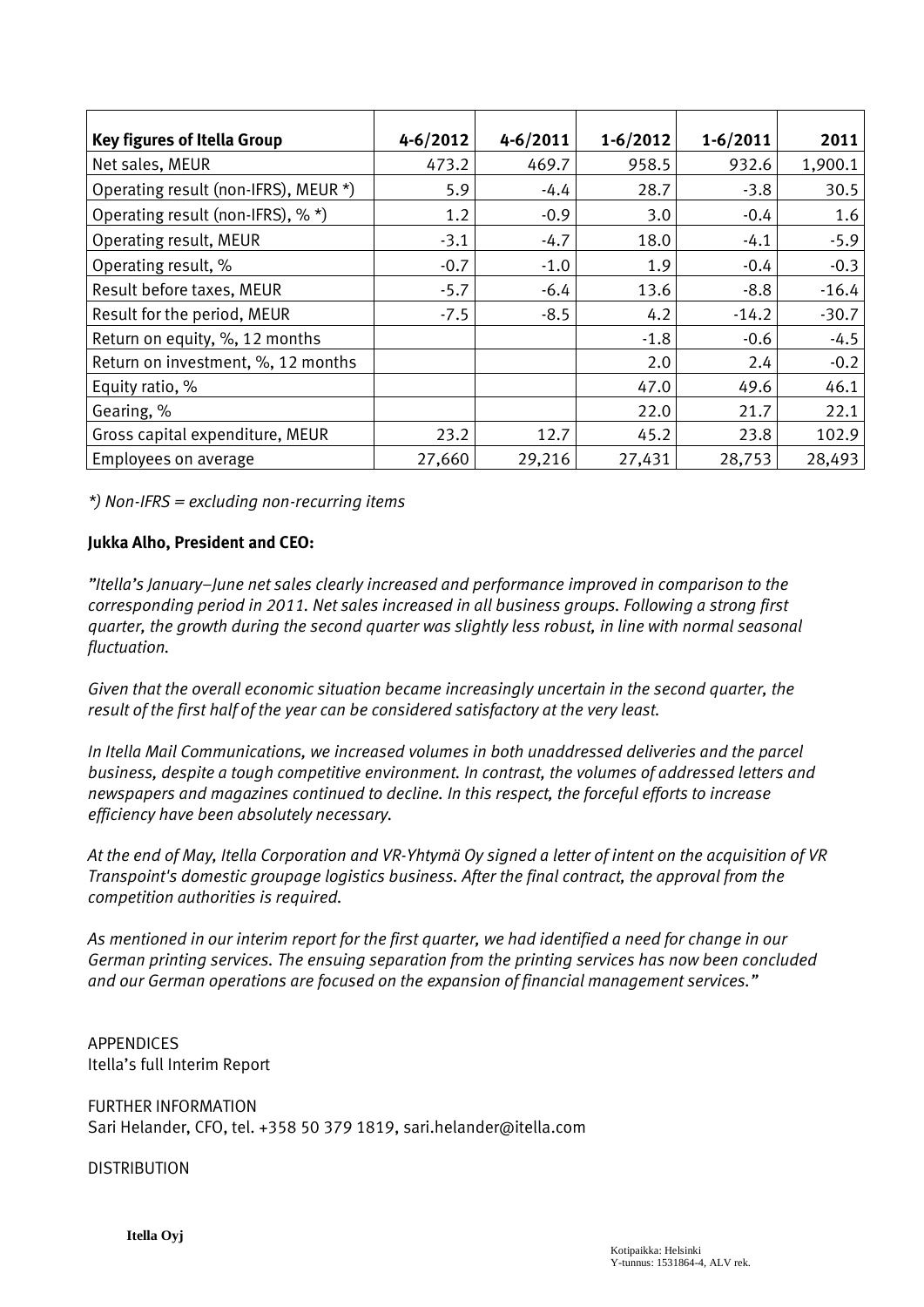NASDAQ OMX Helsinki Key media www.itella.com/financials

FINANCIAL CALENDER 2012 Interim Report Q3/2012 October 31

PHOTOGRAPHS AND LOGOS www.itella.com/media

*Itella Group provides solutions for managing information and product flows. Itella operates in mail communication, logistics and financial processes in Europe and Russia. In 2011, the Group reported net sales of EUR 1 900 million and employed 27,500 professionals. www.itella.com/aboutus.*

### **Interim Report for January–June 2012**

### **Market situation and business environment**

The market situation remained challenging. After an auspicious first quarter, the overall economic situation took yet another downward turn during the second quarter. Despite this, Itella's net sales and performance developed positively during the first part of the year, although the rate of growth slowed down in the second quarter.

In March, the working group of the Finnish Ministry of Transport and Communications published a report on the funding issues concerning universal postal services. At the request of the ministry, Itella submitted an opinion on May 30. According to Itella's viewpoint, the report does not provide a basis upon which to plan the future maintenance of a universal service. This is because the report's fundamental approach to the issue is for Itella to manage the financing itself, with a profit [margin] to be included in letter products falling under the scope of licensed operations. The funding of the universal service represents a big question mark should letter volumes decline steeply due to the influence of the Internet.

#### **Net sales and financial performance in April–June 2012**

Itella Group's net sales in April–June grew by 0.7% and amounted to EUR 473.2 (469.7) million. Net sales remained on the same level as a year ago in Itella Mail Communications, while increasing in Itella Logistics and Itella Information. Operating result before non-recurring items clearly improved and stood at EUR 5.9 (-4.4) million, representing an increase of 1.2% (-0.9%) of net sales.

The period's performance was weighed down by non-recurring items, primarily attributable to corporate transactions, to the amount of EUR 9.0 (0.3) million. The additional purchase price of the Russian logistics corporation acquired by Itella Logistics in 2008 was confirmed, resulting in a non-recurring positive profit impact of EUR 7.0 million. Itella Information sold its German subsidiary, Itella Information GmbH, to the company's operating management. The transaction resulted in a nonrecurring cost item of EUR 14.3 million.

Operating result in the second quarter improved from the year before and came to EUR -3.1 (-4.7) million, representing -0.7% (-1.0%) of net sales. The operating result before taxes was EUR -5.7 (-6.4) million.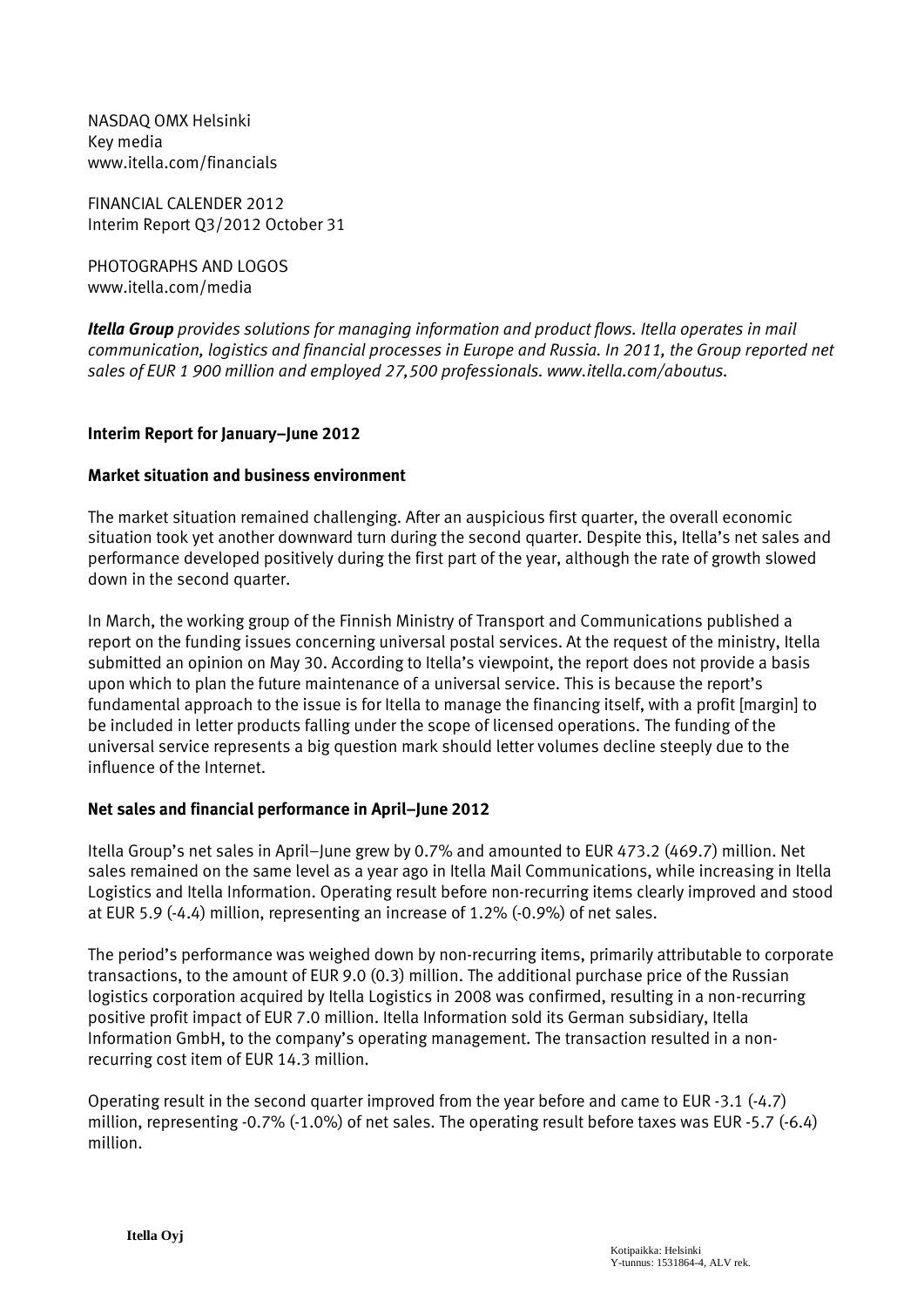### **Net sales and financial performance in January–June 2012**

Itella Group's net sales in January–June amounted to EUR 958.5 (932.6) million, representing a growth of 2.8%. In local currencies, the increase in net sales was 1.7%. Acquisitions did not have a significant impact on net sales performance. The Group's net sales increased in all business groups. The increase was 3.4% in Finland and 1.5% in other countries. International operations accounted for 32% (33%) of net sales.

The Group's operating result before non-recurring items amounted to EUR 28.7 (-3.8) million, or 3.0% (- 0.4%) of net sales. Operating result before non-recurring items increased in Itella Mail Communications and Itella Information. The operating loss of Itella Logistics decreased from the year before.

Performance was weighed down by non-recurring items to the amount of EUR 10.7 (0.3) million. The additional purchase price of the Russian logistics corporation acquired by Itella Logistics in 2008 was confirmed, resulting in a non-recurring positive profit impact of EUR 7.0 million. Itella Information sold its German subsidiary, Itella Information GmbH, to the company's operating management. The transaction resulted in a cost item of EUR 14.3 million. In addition, the non-recurring items include EUR 3.5 (0.3) million of restructuring costs, of which EUR 3.3 million is related to personnel and EUR 0.2 million to other items. The Group recorded an operating result of EUR 18.0 (-4.1) million, representing 1.9% (-0.4%) of net sales. Net sales increased in Itella Logistics and Itella Mail Communications, while Itella Information saw its net sales decline. The Group's net financing costs came to EUR 4.4 (4.6) million.

The cost cutting and efficiency enhancement program announced by Itella in August 2011 continues to be implemented in a systematic way in line with its objectives. Various measures aiming to improve operational efficiency and profitability are under way in both the business groups and the Group's support functions.

The Group's performance after financing costs showed a profit of EUR 13.6 (operating loss of EUR 8.8) million. Income tax totaled EUR 9.4 (5.4) million.

The Group's operating profit for the period was EUR 4.2 (net loss of EUR 14.2) million.

The return on equity (rolling 12 months) was -1.8% (-0.6%).

#### **Itella Mail Communications**

Itella Mail Communications' net sales grew in the first quarter, but the growth stalled during the second quarter. The business group's net sales grew by 2.3%, to EUR 579.4 (566.3) million. Operating result for the first half improved significantly, to EUR 36.0 (10.3) million, which represents 6.2% (1.8%) of net sales. The operating result for the second quarter was EUR 10.7 (4.8) million, or 3.8% of net sales. Operational efficiency increased, thanks to the measures initiated last year. The result of the review period does not include non-recurring items.

Operations falling under the scope of the universal service obligation accounted for 10.6% of Itella Mail Communications' net sales.

Delivery volumes of mail items developed as follows compared with the corresponding period in 2011:

- Total volume of addressed letters -3%
- Unaddressed direct marketing +18%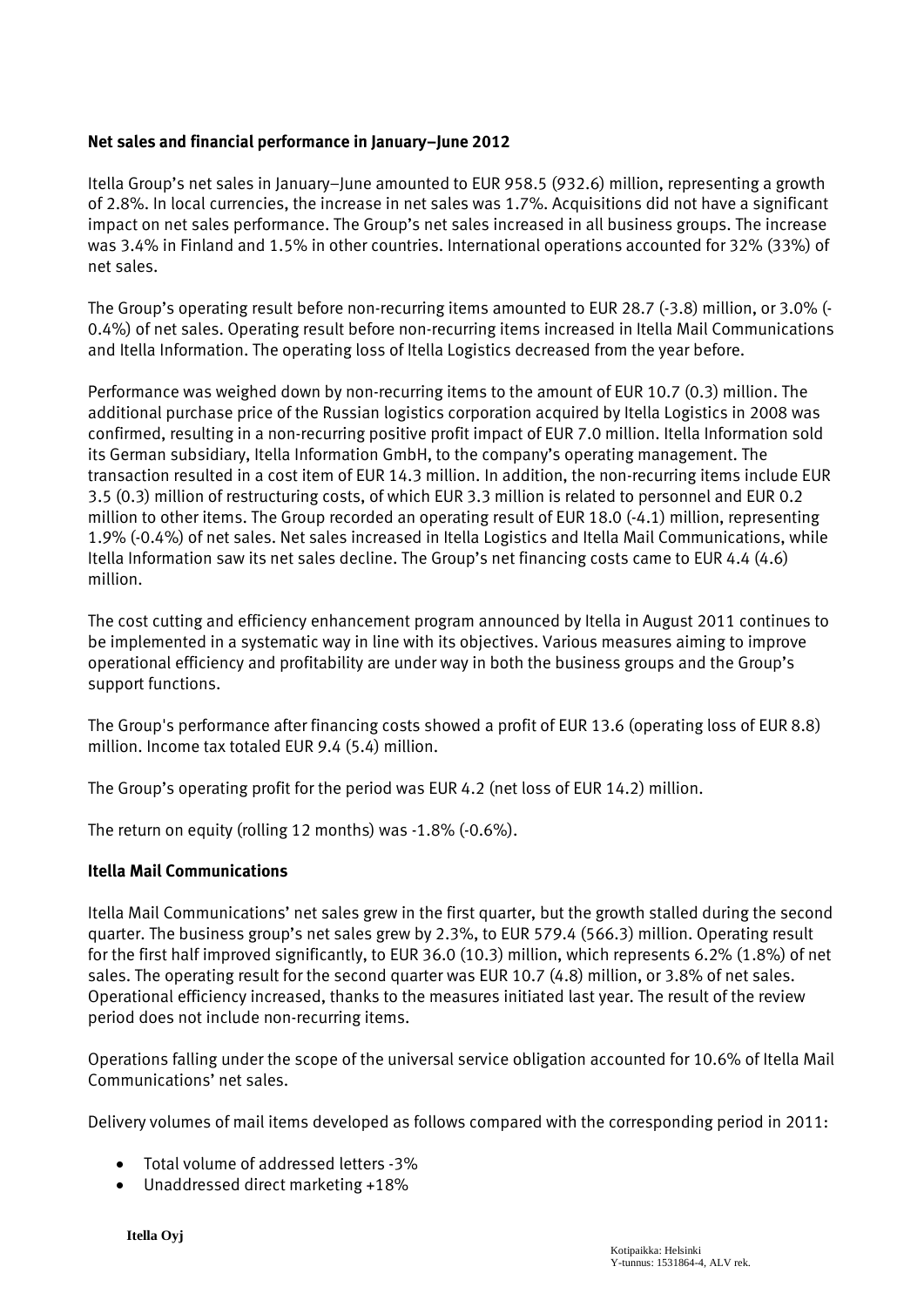- Newspapers -9%
- Magazines -4%
- Parcel services +6%
- Flectronic letters +43%

Despite the tough competitive environment in unaddressed deliveries and the parcel business, Itella Mail Communications increased its market share in these sectors. The growth in unaddressed direct marketing continued to gather momentum during the second quarter. The decline in addressed letter volumes was steepest in 1st and 2nd class letters (-4%). This shows also partly in the growth of electronic letters' volumes. The delivery volumes for bulk letters, on the other hand, grew slightly (+1%). The growth in parcel services continued throughout January–June, but showed signs of levelling off during the second quarter.

The volumes of addressed letters and newspapers and magazines continued to decline. The decline was particularly visible in the delivery volumes of newspapers, and merely accelerated during the second quarter. The decline in volumes reflects the impact of the 9 percent value-added tax recently imposed on newspapers and magazines. In June, Itella Mail Communications and I-Mediat Oy extended their contract for another three-year term. This means that Posti will continue to deliver the provincial papers Ilkka and Pohjalainen as well as five local papers.

In June, Posti also added 25 new automatic parcel terminals to its network. Nearly all of the most recent additions constitute a part of the cooperation agreement which Itella Posti entered into with Kesko at the end of March – the agreement brings automatic parcel terminals to K-citymarkets.

The investments of Itella Mail Communications totaled EUR 12.2 (6.2) million, with the most significant share involving the new point-of-sale system employed in Posti shops.

## **Itella Logistics**

Itella Logistics' net sales grew by 3.8% in the first half of the year, to EUR 370.6 (357.1) million. The growth slowed down slightly during the second quarter. Operating loss before non-recurring items decreased from the year before and stood at EUR -3.5 (-8.8) million, representing -0.9% (-2.5%) of net sales.

The development of net sales was particularly positive in contract logistics and road freight's operations in Finland. Growth was also strong in Russia, where it was driven by contract logistics. The increase in the net sales of road freight corresponded with general market trends everywhere else except Denmark and Sweden, where growth lagged behind. The most convincing improvement in performance was seen in Russia.

Operating result improved clearly and the business group recorded a profit of EUR 2.6 (operating loss of EUR 8.8) million. The additional purchase price of the Russian logistics corporation acquired by Itella Logistics in 2008 was confirmed, resulting in a non-recurring positive profit impact of EUR 7.0 million. The employee negotiations related to the restructuring of operations in Denmark and Sweden announced in February were brought to a conclusion in June and concerned 49 permanent members of staff. Owing to the efforts aiming to increase efficiency, operating result was weighed down by a nonrecurring item of EUR 0.9 million, of which EUR 0.7 million concerned personnel restructuring costs and EUR 0.2 million other items.

At the end of May, Itella Corporation and VR-Yhtymä Oy signed a letter of intent where Itella Logistics will acquire VR Transpoint's groupage logistics business in Finland. In terms of net sales, the logistics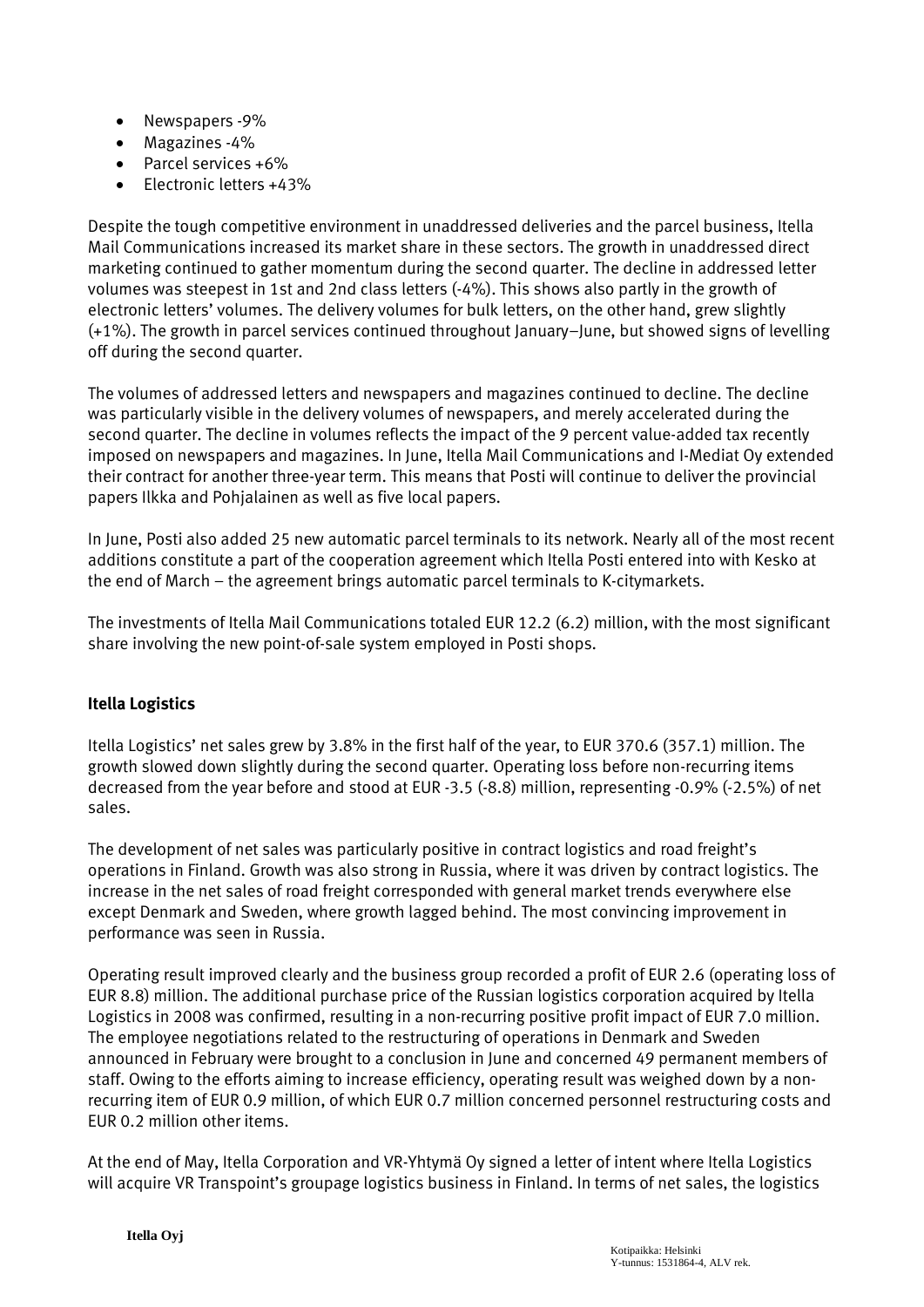business covered by the letter of intent is worth more than EUR 130 million. The number of staff is a little over 800. The transaction is expected to be carried to completion in approximately three months.

Itella Logistics' investments amounted to EUR 23.1 (10.4) million. The most significant investment was the new service warehouse under construction in Pennala, Orimattila. The construction work commenced the year before. The total investment in the warehouse – set to be completed by June 2013 – amounts to more than EUR 60 million.

#### **Itella Information**

Itella Information's net sales in the first half grew by 4.5%, to EUR 142.2 (136.0) million. The increase in net sales was stronger in the first quarter than in the second, when its rate slowed down a little. Operating result before non-recurring items improved to EUR 5.8 (3.9) million. The OpusCapita integration phase is still evident in the financial performance.

Net sales increased in the outbound services, financial management outsourcing services and as a result of last summer's corporate acquisition (OpusCapita). The review period saw strong progress in the sale of new invoicing solutions, financial management outsourcing projects, and the solution sales of liquidity management. The outbound services business has made steady progress in the markets, with the volumes of domestic comprehensive sales invoicing solutions (iBilling), in particular, experiencing growth, thanks to new customer accounts. Sales were also boosted by the two major financial management contracts made in Sweden and Norway last year, which are expected to spur growth even further during the second half.

Itella Information sold its German subsidiary, Itella Information GmbH, to the company's operating management. As a result of the subsidiary sale, which was carried out as a management buyout, some 100 people transferred from Itella to the service of the new company, docsellent GmbH. The transaction is shown in the second quarter result as a non-recurring loss of EUR 14.3 million. In addition, German operations recorded restructuring costs of EUR 2.1 million in April–June. The sale of the printing business in Germany will improve future performance.

The business group recorded an operating loss of EUR 11.0 (operating profit of EUR 3.6) million, representing -7.8% (2.6%) of net sales.

In June, Itella Information signed a service contract worth EUR 8 million with the State Treasury. The contract covers the invoice transmission services for the Finnish State for a term of 7 years, from the beginning of December 2012 to the end of November 2019.

The business group's investments amounted to EUR 1.7 (5.7) million.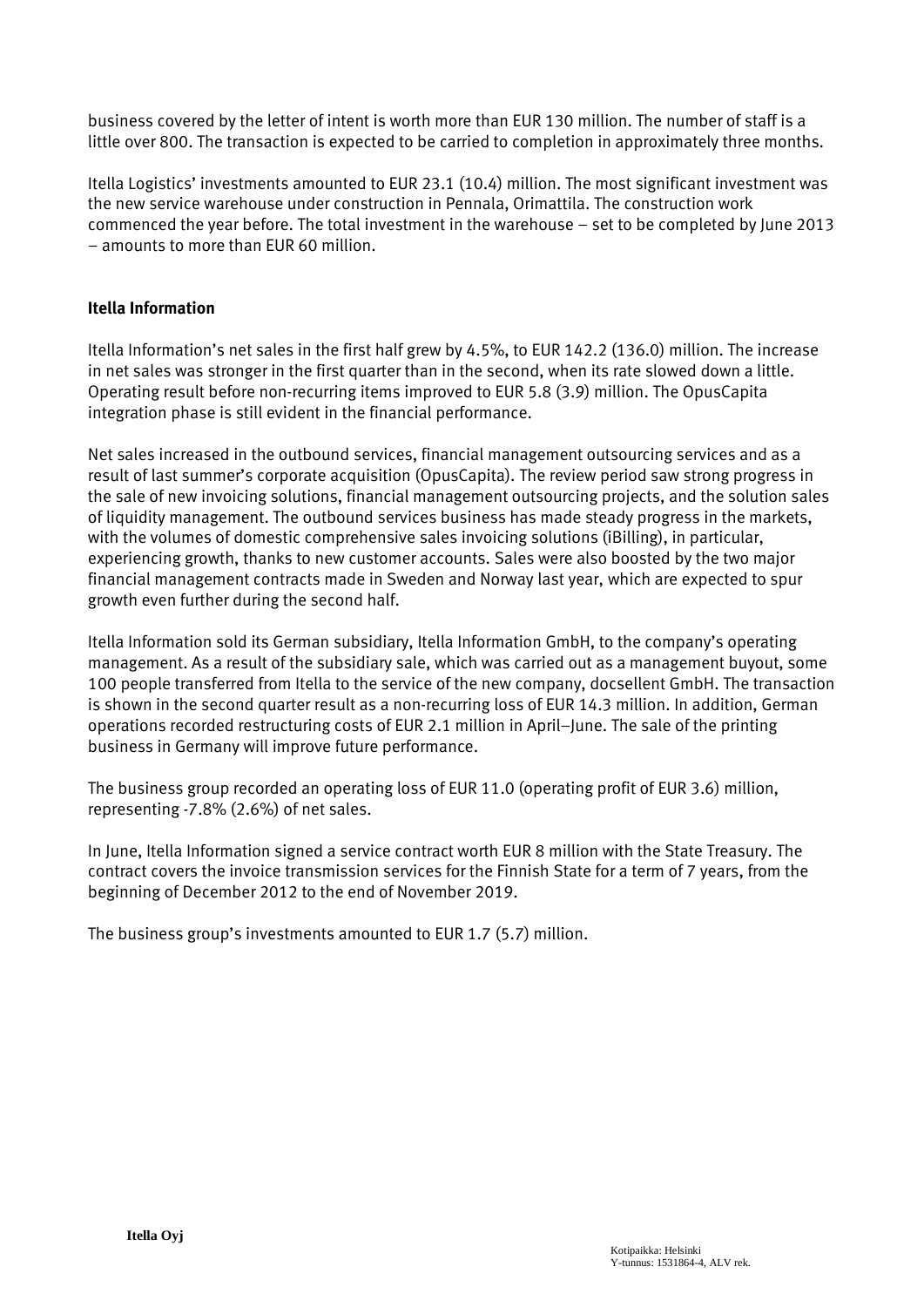| <b>Key Figures of Business Groups,</b> |              |              |                           |            |              |           |
|----------------------------------------|--------------|--------------|---------------------------|------------|--------------|-----------|
| <b>MEUR</b>                            | $4 - 6/2012$ | $4 - 6/2011$ | Change                    | $1-6/2012$ | $1 - 6/2011$ | Change    |
| <b>Net sales</b>                       |              |              |                           |            |              |           |
| <b>Itella Mail Communications</b>      | 283.2        | 283.8        | $-0.2%$                   | 579.4      | 566.3        | 2.3%      |
| Itella Logistics                       | 188.9        | 182.9        | 3.3%                      | 370.6      | 357.1        | 3.8%      |
| Itella Information                     | 67.8         | 65.4         | 3.7%                      | 142.2      | 136.0        | 4.5 %     |
| Other activities                       | 16.0         | 14.9         | 7.4 %                     | 31.5       | 29.8         | 5.6%      |
| Intra-Group sales                      | $-82.7$      | $-77.1$      | 7.3%                      | $-165.2$   | $-156.6$     | 5.5%      |
| <b>Itella Group</b>                    | 473.2        | 469.7        | 0.7%                      | 958.5      | 932.6        | 2.8%      |
|                                        |              |              |                           |            |              |           |
| Operating result (Non-IFRS) *)         |              |              |                           |            |              |           |
| <b>Itella Mail Communications</b>      | 10.7         | 4.8          | 121.4%                    | 36.0       | 10.3         | 248.6%    |
| Itella Logistics                       | $-1.8$       | $-3.7$       | 50.8%                     | $-3.5$     | $-8.8$       | 60.4%     |
| Itella Information                     | 2.5          | $-0.8$       | $\ddot{\phantom{0}}\cdot$ | 5.8        | 3.9          | 46.1%     |
| Other activities                       | $-5.5$       | $-4.7$       | $-17.0%$                  | $-9.6$     | $-9.3$       | $-3.4%$   |
| <b>Itella Group</b>                    | 5.9          | $-4.4$       | $\ddotsc$                 | 28.7       | $-3.8$       | $\ddotsc$ |
|                                        |              |              |                           |            |              |           |
| <b>Operating result</b>                |              |              |                           |            |              |           |
| <b>Itella Mail Communications</b>      | 10.7         | 4.8          | 121.4%                    | 36.0       | 10.3         | 248.6%    |
| Itella Logistics                       | 5.5          | $-3.7$       | $\ddotsc$                 | 2.6        | $-8.8$       | $\ddotsc$ |
| Itella Information                     | $-13.8$      | $-1.2$       | neg                       | $-11.0$    | 3.6          | $\ddotsc$ |
| Other activities                       | $-5.5$       | $-4.7$       | $-17.0%$                  | $-9.6$     | $-9.3$       | $-3.7%$   |
| <b>Itella Group</b>                    | $-3.1$       | $-4.7$       | 34.8%                     | 18.0       | $-4.1$       | $\ddotsc$ |
|                                        |              |              |                           |            |              |           |
| Operating result (Non-IFRS), %*)       |              |              |                           |            |              |           |
| <b>Itella Mail Communications</b>      | 3.8%         | 1.7%         |                           | 6.2%       | 1.8%         |           |
| Itella Logistics                       | $-1.0%$      | $-2.0%$      |                           | $-0.9%$    | $-2.5%$      |           |
| Itella Information                     | 3.7%         | $-1.2%$      |                           | 4.1%       | 2.9%         |           |
| <b>Itella Group</b>                    | 1.2%         | $-0.9%$      |                           | 3.0%       | $-0.4%$      |           |
|                                        |              |              |                           |            |              |           |
| <b>Operating result, %</b>             |              |              |                           |            |              |           |
| <b>Itella Mail Communications</b>      | 3.8%         | 1.7%         |                           | 6.2%       | 1.8%         |           |
| Itella Logistics                       | 2.9%         | $-2.0%$      |                           | 0.7%       | $-2.5%$      |           |
| Itella Information                     | $-20.4%$     | $-1.8%$      |                           | $-7.8%$    | 2.6%         |           |
| <b>Itella Group</b>                    | $-0.7%$      | $-1.0 \%$    |                           | 1.9%       | $-0.4%$      |           |

*\*) Non-IFRS = excluding non-recurring items* 

#### **Financial position and investments**

The consolidated cash flow from operating activities before capital expenditure was EUR 43.1 (7.4) million.

Capital expenditure totaled EUR 35.9 (21.2) million. The expenditure in corporate acquisitions and sales during the review period was EUR 10.8 (2.6) million.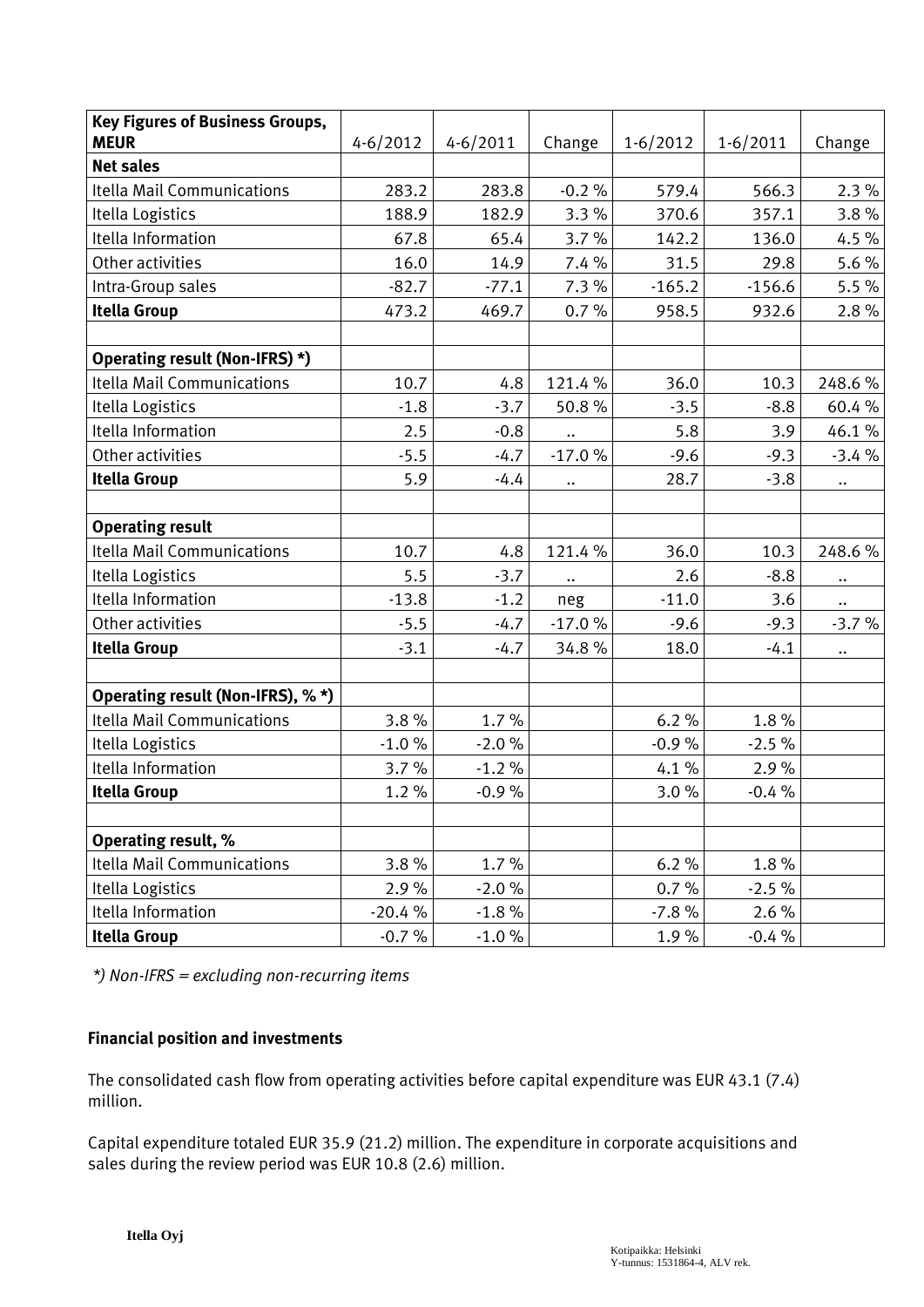At the end of June, liquid assets totaled EUR 175.8 (133.8) million, and undrawn committed credit facilities totaled EUR 120.0 (120.0) million. The Group's interest-bearing liabilities were EUR 324.4 (282.5) million. Equity ratio stood at 47.0% (49.6%) and gearing at 22.0% (21.7%).

#### **Human Resources**

In January–June, Itella Group employed an average of 27,431 (28,753) people. At the end of the period, the number of personnel was 28,803 (30,293) with 22,839 (23,756) employees based in Finland.

At the end of the period, the number of staff employed in each of Itella Corporation's business groups was as follows:

- Itella Mail Communications 19,373 (20,266)
- Itella Logistics 6,849 (7,530)
- Itella Information 2,172 (2,125)
- Other Group activities 409 (372)

The Group's personnel expenses during the period decreased EUR 4.1 (an increase of EUR 5.2) million, or by 0.9% in comparison to the year before.

#### **Changes in corporate structure**

On May 30, 2012, Itella sold the entire share capital of Itella Information GmbH to the subsidiary's operating management.

#### **Short-term business risks and uncertainties**

The business risks are described in the Group's 2011 Financial Statements. They did not undergo changes with an impact on short-term outlooks during the first half of the year.

#### **Seasonal fluctuation**

The Group's business is characterized by seasonal fluctuation. Net sales and operating profit in the business groups are not accrued evenly over the year. The first and fourth quarters, in particular, are typically strong, while the second and third quarters are weaker in comparison.

#### **Outlook for the rest of the year**

Net sales developed positively during the first half of the year. The conditions for modest growth throughout the year exist, although any exacerbation in economic trends, acceleration in the spread of digital services, and increased competition may have a negative impact on development. The completion of the acquisition of VR Transpoint's groupage logistics business during the financial period will have a positive effect on net sales.

Profitability has improved in line with objectives, although continuous efforts are still required to retain the positive momentum. The entire year's performance is expected to improve in comparison to the previous year. To secure profitability in the long-term, the Group will continue to implement measures which may have non-recurring effects on its financial performance.

Investments are expected to increase from the year before.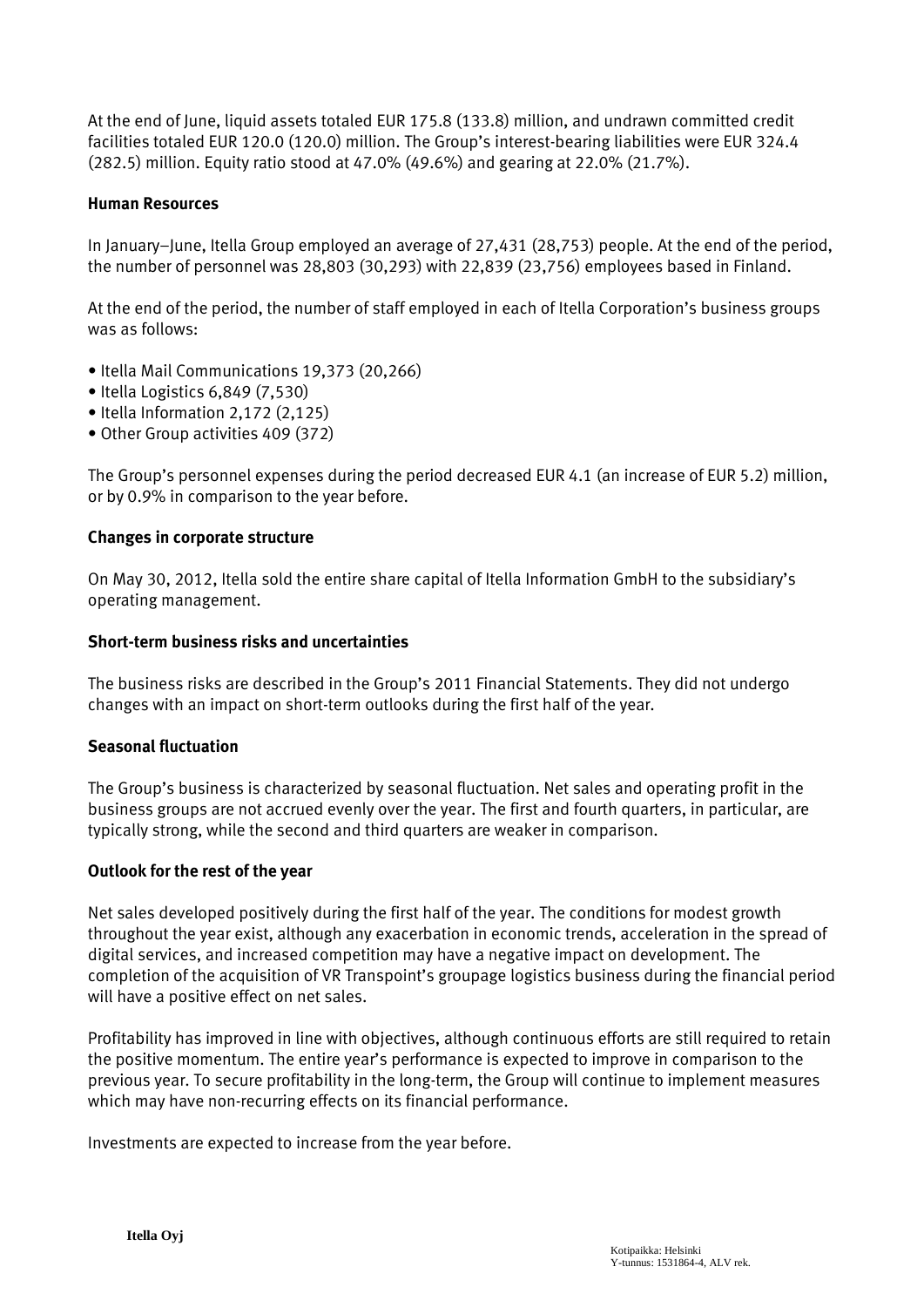Helsinki, July 25, 2012

Itella Corporation Board of Directors

#### **ATTACHMENTS**

Key figures of Itella Group Comprehensive consolidated income statement Consolidated balance sheet Consolidated cash flow statement Statement of changes in shareholders' equity Accounting principles Segment information Consolidated contingent liabilities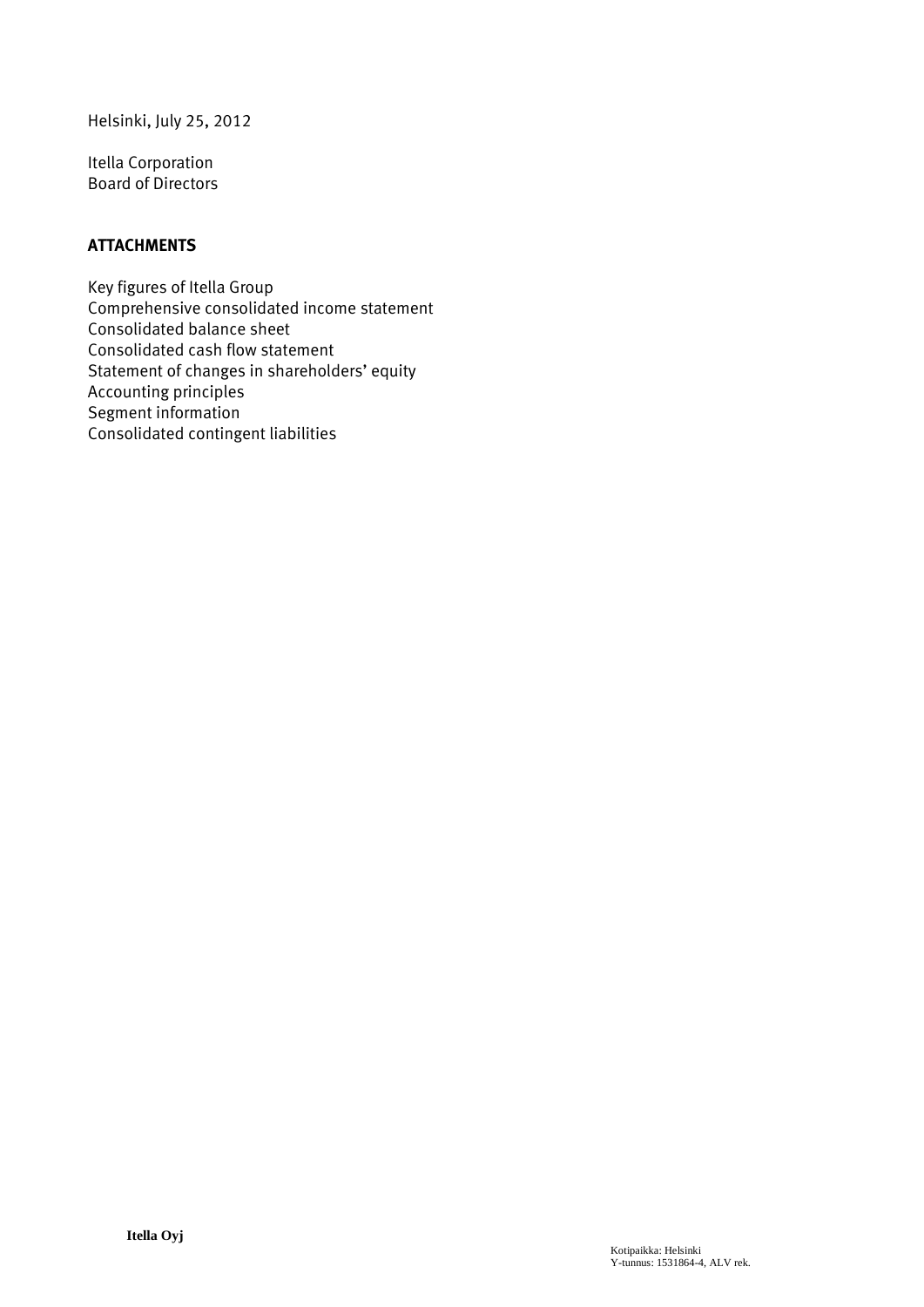# **Interim Report for January-June 2012**

# **Key figures of Itella Group**

|                                      | 4-6    | 4-6    | $1 - 6$ | $1 - 6$ | $1 - 12$ |
|--------------------------------------|--------|--------|---------|---------|----------|
|                                      | 2012   | 2011   | 2012    | 2011    | 2011     |
| Net sales, MEUR                      | 473.2  | 469.7  | 958.5   | 932.6   | 1,900.1  |
| Operating result (non-IFRS), MEUR *) | 5.9    | $-4.4$ | 28.7    | $-3.8$  | 30.5     |
| Operating result (non-IFRS), % *)    | 1.2    | $-0.9$ | 3.0     | $-0.4$  | 1.6      |
| Operating result, MEUR               | $-3.1$ | $-4.7$ | 18.0    | $-4.1$  | $-5.9$   |
| Operating result, %                  | $-0.7$ | $-1.0$ | 1.9     | $-0.4$  | $-0.3$   |
| Result before taxes, MEUR            | $-5.7$ | $-6.4$ | 13.6    | 8.8     | $-16.4$  |
| Result for the period, MEUR          | $-7.5$ | $-8.5$ | 4.2     | $-14.2$ | $-30.7$  |
| Return on equity, %, 12 months       |        |        | $-1.8$  | $-0.6$  | $-4.5$   |
| Return on investment, %, 12 months   |        |        | 2.0     | 2.4     | $-0.2$   |
| Equity ratio, %                      |        |        | 47.0    | 49.6    | 46.1     |
| Gearing, %                           |        |        | 22.0    | 21.7    | 22.1     |
| Gross capital expenditure, MEUR      | 23.2   | 12.7   | 45.2    | 23.8    | 102.9    |
| Employees on average                 | 27,660 | 29,216 | 27,431  | 28,753  | 28,493   |
|                                      |        |        |         |         |          |

\*) Non-IFRS = excluding non-recurring items, see notes 2.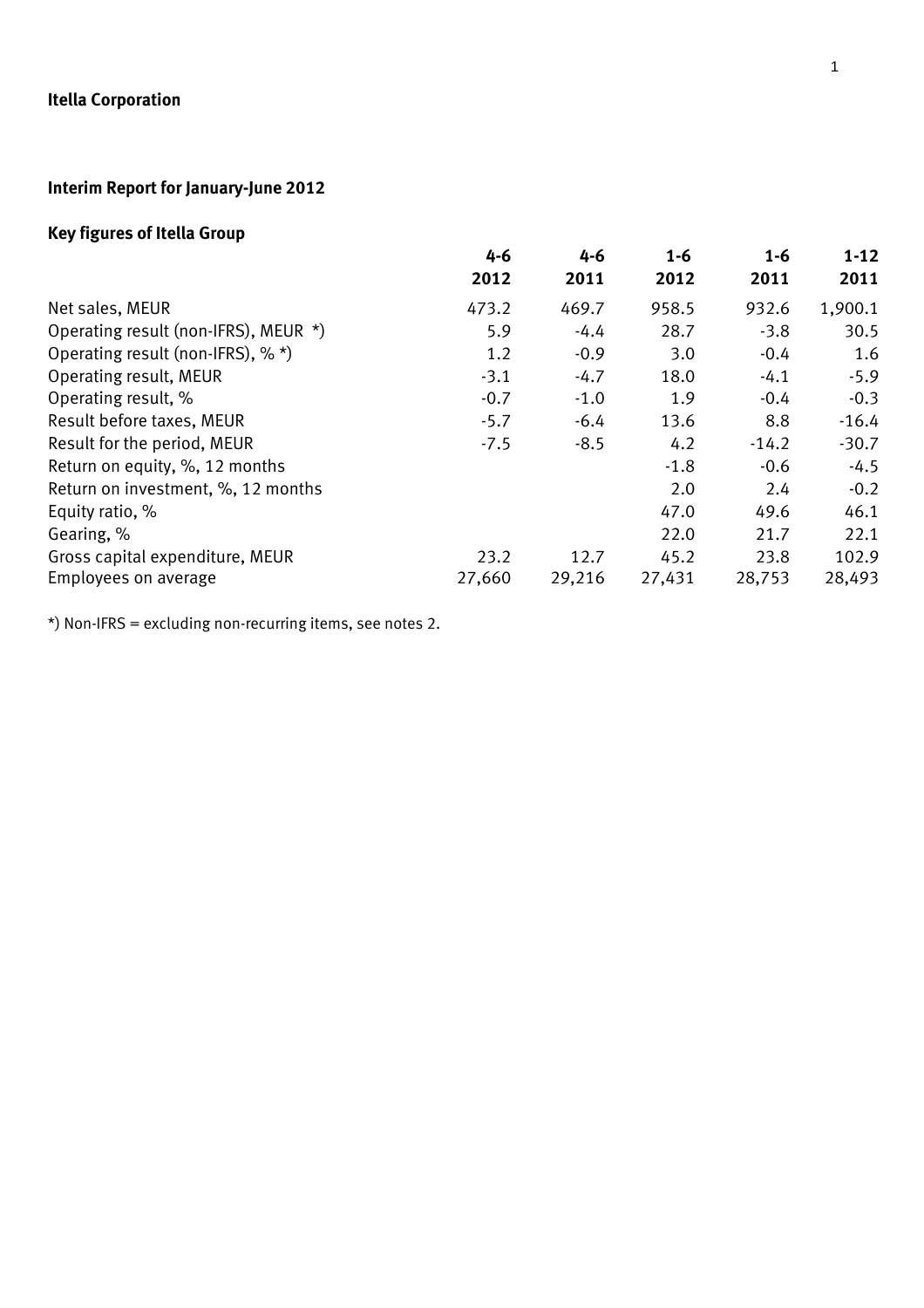| <b>Comprehensive Consolidated Income Statement</b> |         |         |         |         |          |
|----------------------------------------------------|---------|---------|---------|---------|----------|
|                                                    | $4 - 6$ | $4 - 6$ | $1 - 6$ | $1 - 6$ | $1 - 12$ |
| <b>EUR million</b>                                 | 2012    | 2011    | 2012    | 2011    | 2011     |
| <b>Net sales</b>                                   | 473.2   | 469.7   | 958.5   | 932.6   | 1,900.1  |
| Other operating income                             | 10.9    | 4.2     | 15.2    | 8.0     | 25.5     |
| Share of associated companies' results             | 0.0     | 0.0     | 0.0     | 0.1     | 0.1      |
| <b>Materials and services</b>                      | 132.6   | 139.1   | 263.2   | 265.9   | 549.2    |
| Employee benefits                                  | 228.4   | 227.9   | 448.8   | 452.9   | 910.7    |
| Depreciation and amortisation                      | 21.8    | 21.2    | 43.6    | 42.4    | 88.7     |
| Impairment losses                                  |         | 0.0     |         | 0.7     | 18.3     |
| Other operating expenses                           | 104.4   | 90.5    | 200.2   | 182.9   | 364.7    |
| <b>Operating result (EBIT)</b>                     | $-3.1$  | $-4.7$  | 18.0    | $-4.1$  | $-5.9$   |
| % of net sales                                     | $-0.7%$ | $-1.0%$ | 1.9%    | $-0.4%$ | $-0.3%$  |
| Financial income and expenses                      | $-2.7$  | $-1.7$  | $-4.4$  | $-4.6$  | $-10.6$  |
| <b>Result before income tax</b>                    | $-5.7$  | $-6.4$  | 13.6    | $-8.8$  | $-16.4$  |
| % of net sales                                     | $-1.2%$ | $-1.4%$ | 1.4%    | $-0.9%$ | $-0.9%$  |
| Income tax                                         | $-1.8$  | $-2.2$  | $-9.4$  | $-5.4$  | $-14.2$  |
| <b>Result for the financial period</b>             | $-7.5$  | $-8.5$  | 4.2     | $-14.2$ | $-30.7$  |
| % of net sales                                     | $-1.6%$ | $-1.8%$ | 0.4%    | $-1.5%$ | $-1.6%$  |
| Result for the financial period attributable to    |         |         |         |         |          |
| Parent company shareholders                        | $-7.5$  | $-8.5$  | 4.2     | $-14.2$ | $-30.7$  |
| Non-controlling interest                           | 0.0     | 0.0     | 0.0     | 0.0     | 0.0      |
|                                                    | $-7.5$  | $-8.5$  | 4.2     | $-14.2$ | $-30.7$  |
| <b>Comprehensive Consolidated Income Statement</b> |         |         |         |         |          |
| <b>Result for the financial period</b>             | $-7.5$  | $-8.5$  | 4.2     | $-14.2$ | $-30.7$  |
| Other items of comprehensive income                |         |         |         |         |          |
| Available-for-sale financial assets                | $-0.1$  | 0.0     | $-0.1$  | $-0.1$  | 0.1      |
| <b>Translation differences</b>                     | $-9.0$  | $-1.8$  | 6.1     | 0.0     | $-3.4$   |
| Comprehensive income for the financial period      | $-16.6$ | $-10.3$ | 10.1    | $-14.2$ | $-34.0$  |
| Comprehensive income attributable to               |         |         |         |         |          |
| Parent company shareholders                        | $-16.6$ | $-10.3$ | 10.1    | $-14.2$ | $-34.0$  |
| Non-controlling interest                           | 0.0     | 0.0     | 0.0     | 0.0     | 0.0      |
|                                                    | $-16.6$ | $-10.3$ | 10.1    | $-14.2$ | $-34.0$  |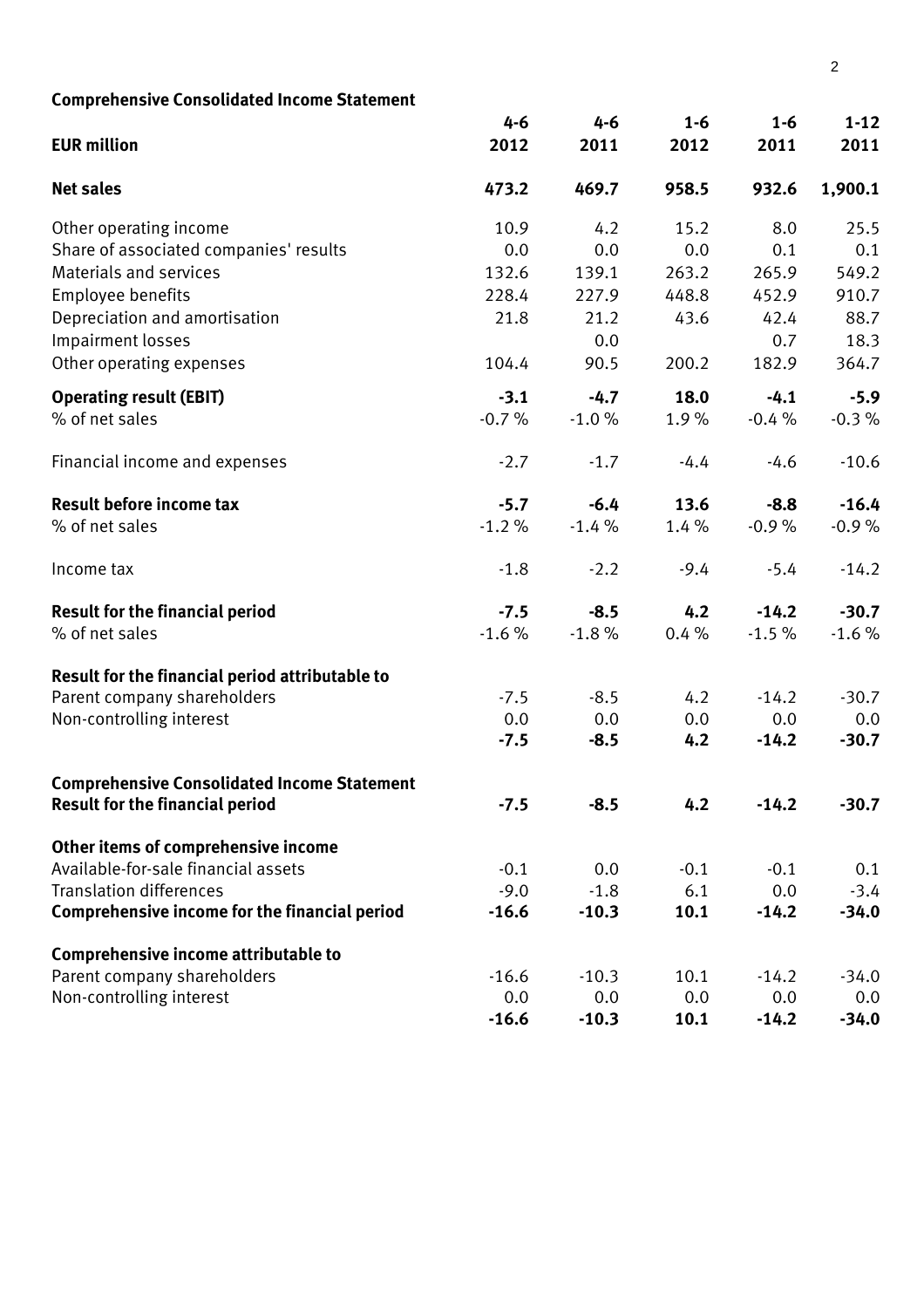| <b>Consolidated Balance Sheet</b>                     |                 |                 |                |
|-------------------------------------------------------|-----------------|-----------------|----------------|
| <b>EUR million</b>                                    | 30 June<br>2012 | 30 June<br>2011 | 31 Dec<br>2011 |
| <b>Non-current assets</b>                             |                 |                 |                |
| Goodwill                                              | 172.0           | 170.4           | 171.7          |
| Other intangible assets                               | 83.7            | 69.5            | 77.5           |
| Investment property                                   | 3.7             | 4.0             | 3.8            |
| Property, plant and equipment                         | 658.8           | 669.0           | 664.1          |
| Investments in associated companies                   | 0.8             | 0.8             | 0.8            |
| Other non-current investments                         | 6.4             | 1.4             | 6.4            |
| Non-current receivables                               | 13.0            | 11.2            | 12.1           |
| Deferred tax assets                                   | 15.3            | 15.0            | 12.0           |
| <b>Total non-current assets</b>                       | 953.8           | 941.3           | 948.5          |
| <b>Current assets</b>                                 |                 |                 |                |
| Inventories                                           | 5.2             | 6.6             | 5.8            |
| Trade and other receivables                           | 295.3           | 286.5           | 299.1          |
| <b>Current tax assets</b>                             | 14.5            | 13.7            | 7.3            |
| Financial assets available-for-sale                   | 1.3             | 2.1             | 1.5            |
| Financial assets at fair value through profit or loss | 91.0            | 56.7            | 58.7           |
| Cash and cash equivalents                             | 85.5            | 77.8            | 132.0          |
|                                                       |                 |                 |                |
| <b>Total current assets</b>                           | 492.8           | 443.5           | 504.4          |
| Non-current assets classified as held for sale        | 11.5            | 13.9            | 12.4           |
| <b>Total assets</b>                                   | 1,458.1         | 1,398.7         | 1,465.3        |
| <b>Equity</b>                                         |                 |                 |                |
| Share capital                                         | 70.0            | 70.0            | 70.0           |
| Contingency reserve                                   | 142.7           | 142.7           | 142.7          |
| Fair value reserve                                    | 0.0             | 0.0             | 0.1            |
| <b>Translation differences</b>                        | 1.9             | $-0.8$          | $-4.2$         |
| Retained earnings                                     | 460.5           | 472.4           | 456.3          |
|                                                       |                 |                 |                |
| Equity attributable to equity holders of the parent   |                 |                 |                |
| company                                               | 675.1           | 684.4           | 664.9          |
| Equity attributable to equity holders of the non-     |                 |                 |                |
| controlling interest                                  | 0.0             | 0.0             | 0.0            |
| <b>Total equity</b>                                   | 675.0           | 684.4           | 664.9          |
|                                                       |                 |                 |                |
| <b>Non-current liabilities</b>                        |                 |                 |                |
| Deferred tax liabilities                              | 51.6            | 51.5            | 53.1           |
| Non-current interest-bearing liabilities              | 294.7           | 200.0           | 304.9          |
| Other non-current liabilities                         | 10.2            | 17.6            | 4.0            |
| Non-current provisions                                | 19.1            | 15.7            | 20.3           |
| Defined benefit pension plan obligations              | 5.1             | 7.5             | 7.5            |
| <b>Total non-current liabilities</b>                  | 380.7           | 292.4           | 389.8          |
| <b>Current liabilities</b>                            |                 |                 |                |
| Current interest-bearing liabilities                  | 29.6            | 82.5            | 30.5           |
| Trade payables and other liabilities                  | 356.8           | 332.0           | 372.1          |
| <b>Current tax liabilities</b>                        | 13.8            | 5.8             | 3.0            |
| <b>Current provisions</b>                             | 1.7             | 1.0             | 4.5            |
| <b>Total current liabilities</b>                      | 401.9           | 421.4           | 410.1          |
| Liabilities associated with non-current assets        |                 |                 |                |
| classified as held for sale                           | 0.5             | 0.5             | 0.5            |
| <b>Total liabilities</b>                              | 783.1           | 714.3           | 800.4          |
| <b>Total equity and liabilities</b>                   | 1,458.1         | 1,398.7         | 1,465.3        |

3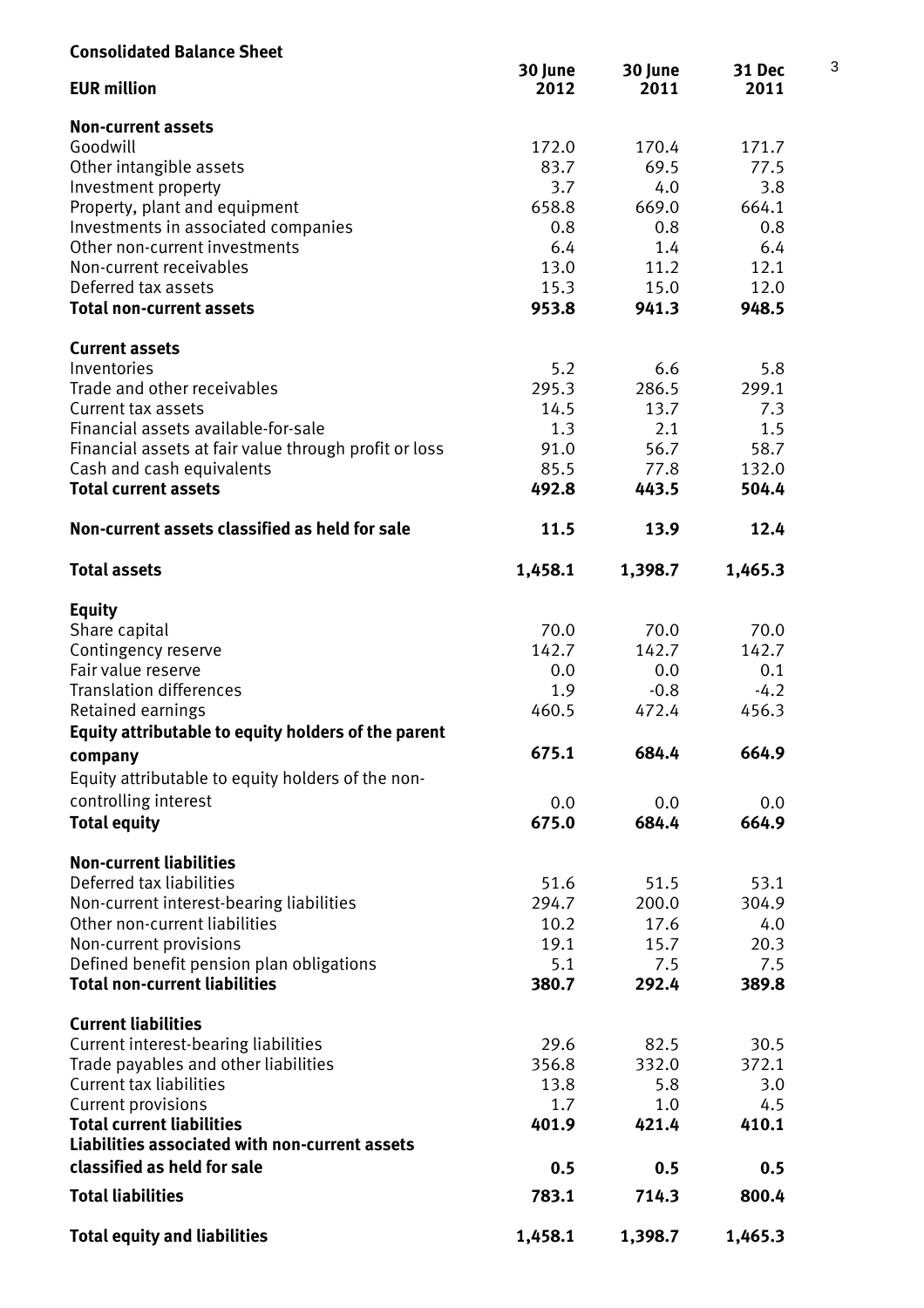# **Consolidated Cash Flow Statement**

| <b>Consolidated Cash Flow Statement</b>                          |         |         |          |
|------------------------------------------------------------------|---------|---------|----------|
|                                                                  | $1 - 6$ | $1 - 6$ | $1 - 12$ |
| <b>EUR million</b>                                               | 2012    | 2011    | 2011     |
| Profit or loss for the financial period                          | 4.2     | $-14.2$ | $-30.7$  |
| Total adjustments                                                | 63.3    | 53.8    | 123.6    |
| Change in net working capital                                    | $-12.7$ | $-19.2$ | 14.6     |
| Cash flow before financial items and income tax                  | 54.8    | 20.4    | 107.5    |
| Financial items (net)                                            | $-1.4$  | $-5.0$  | $-10.1$  |
| Tax paid                                                         | $-10.4$ | $-8.1$  | $-11.7$  |
| <b>Cash flow from operating activities (net)</b>                 | 43.1    | 7.4     | 85.7     |
| Purchase of intangible assets and property, plant and            |         |         |          |
| equipment                                                        | $-35.9$ | $-21.2$ | $-52.6$  |
| Proceeds from sale of intangible and tangible assets             | 2.6     | 0.1     | 6.5      |
| Acquisition of subsidiaries less cash and cash equivalents       | $-0.4$  | $-2.6$  | $-23.7$  |
| Proceeds from sale of subsidiaries less cash and cash equivalent | $-10.4$ |         |          |
| Change in financial assets at fair value through profit or loss  | $-32.9$ | 2.7     | 1.9      |
| Cash flow from other investments                                 | 2.1     | 1.2     | 1.1      |
| <b>Cash flow from investing activities (net)</b>                 | $-74.8$ | $-19.8$ | $-66.8$  |
| Change in loans (net)                                            | $-11.5$ | 22.2    | 53.1     |
| Finance lease principal payments                                 | $-3.0$  | $-3.3$  | $-7.1$   |
| Dividends paid                                                   |         | $-4.4$  | $-4.4$   |
| <b>Cash flow from financing activities (net)</b>                 | $-14.5$ | 14.5    | 41.6     |
| Change in cash and cash equivalents                              | $-46.2$ | 2.2     | 60.4     |
| Cash and cash equivalents at period-start                        | 132.0   | 75.6    | 75.6     |
| Effect of changes in exchange rates                              | $-0.2$  | 0.1     | $-4.1$   |
| Change in fair value of cash and cash equivalents                | 0.0     | 0.0     | 0.0      |
| Cash and cash equivalents at period-end                          | 85.5    | 77.8    | 132.0    |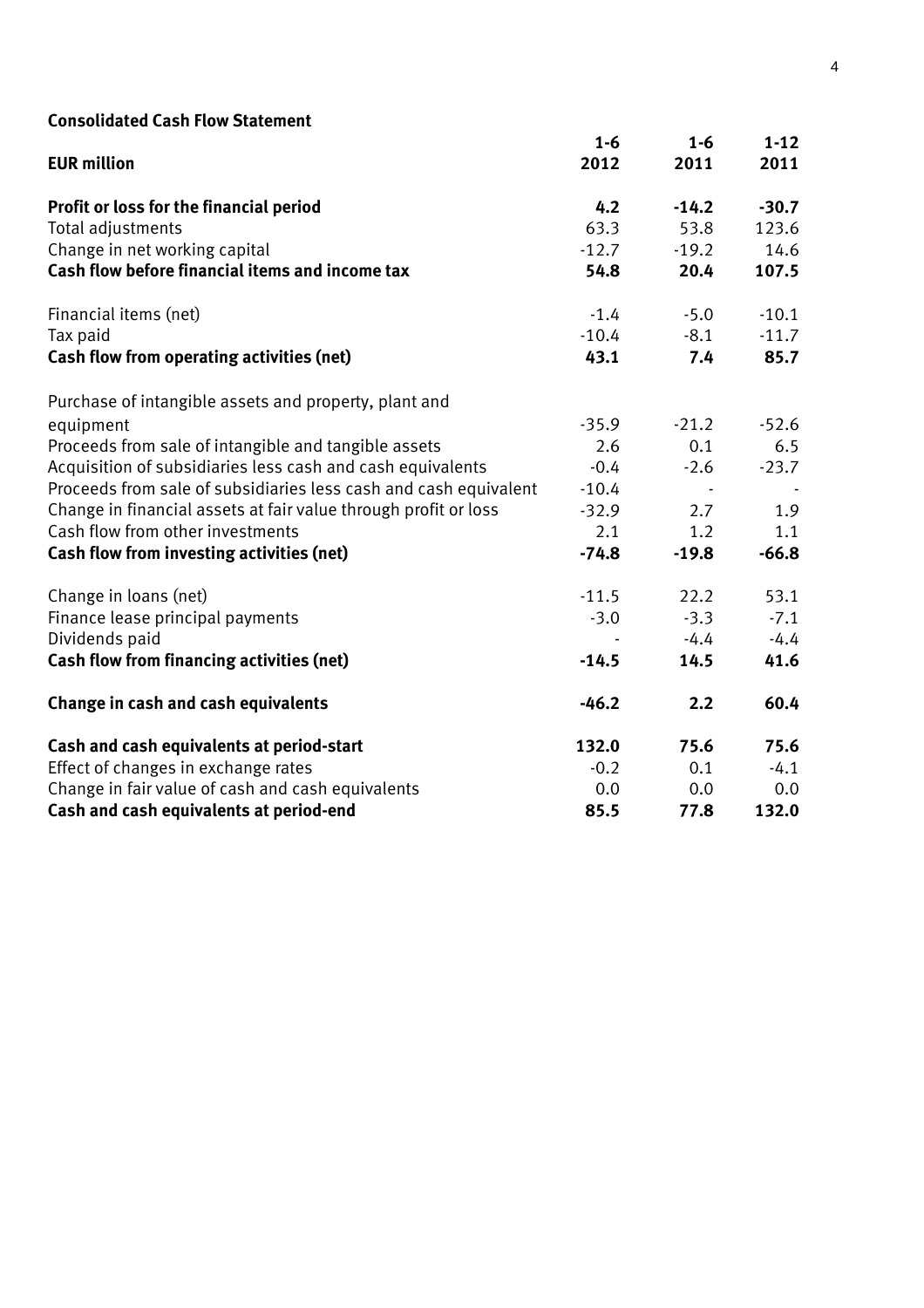# **Statement of Changes in Shareholders' Equity**

| <b>EUR million</b><br>Equity attributable to equity holders of the parent company |                      |                        |                       |                                   |                             |              |                     |                       |
|-----------------------------------------------------------------------------------|----------------------|------------------------|-----------------------|-----------------------------------|-----------------------------|--------------|---------------------|-----------------------|
|                                                                                   | <b>Share capital</b> | Contingency<br>reserve | Fair value<br>reserve | <b>Translation</b><br>differences | <b>Retained</b><br>earnings | <b>Total</b> | Non-<br>controlling | interest Total equity |
| Equity 1 Jan 2011                                                                 | 70.0                 | 142.7                  | 0.0                   | $-0.8$                            | 492.2                       | 704.1        | 0.0                 | 704.2                 |
| Dividends paid                                                                    |                      |                        |                       |                                   | $-4.4$                      | $-4.4$       |                     | $-4.4$                |
| Result for the financial period                                                   |                      |                        |                       |                                   | $-14.2$                     | $-14.2$      |                     | $-14.2$               |
| Other changes                                                                     |                      |                        |                       |                                   | $-1.1$                      | $-1.1$       |                     | $-1.1$                |
| <b>Other items for the Comprehensive income</b>                                   |                      |                        |                       |                                   |                             |              |                     |                       |
| Change in translation differences                                                 |                      |                        |                       | 0.0                               |                             | 0.0          |                     | 0.0                   |
| Equity 30 June 2011                                                               | 70.0                 | 142.7                  | 0.0                   | $-0.8$                            | 472.4                       | 684.4        | 0.0                 | 684.4                 |
| Equity 1 Jan 2012                                                                 | 70.0                 | 142.7                  | 0.1                   | $-4.2$                            | 456.3                       | 664.9        | 0.0                 | 664.9                 |
| Non-controlling interest                                                          |                      |                        |                       |                                   |                             | 0.0          | 0.0                 | 0.0                   |
| Result for the financial period                                                   |                      |                        |                       |                                   | 4.2                         | 4.2          |                     | 4.2                   |
| <b>Other items for the Comprehensive income</b>                                   |                      |                        |                       |                                   |                             |              |                     |                       |
| Change in fair value reserve                                                      |                      |                        | $-0.1$                |                                   |                             | $-0.1$       |                     | $-0.1$                |
| Change in translation differences                                                 |                      |                        |                       | 6.1                               |                             | 6.1          |                     | 6.1                   |
| Equity 30 June 2012                                                               | 70.0                 | 142.7                  | 0.0                   | 1.9                               | 460.5                       | 675.1        | 0.0                 | 675.0                 |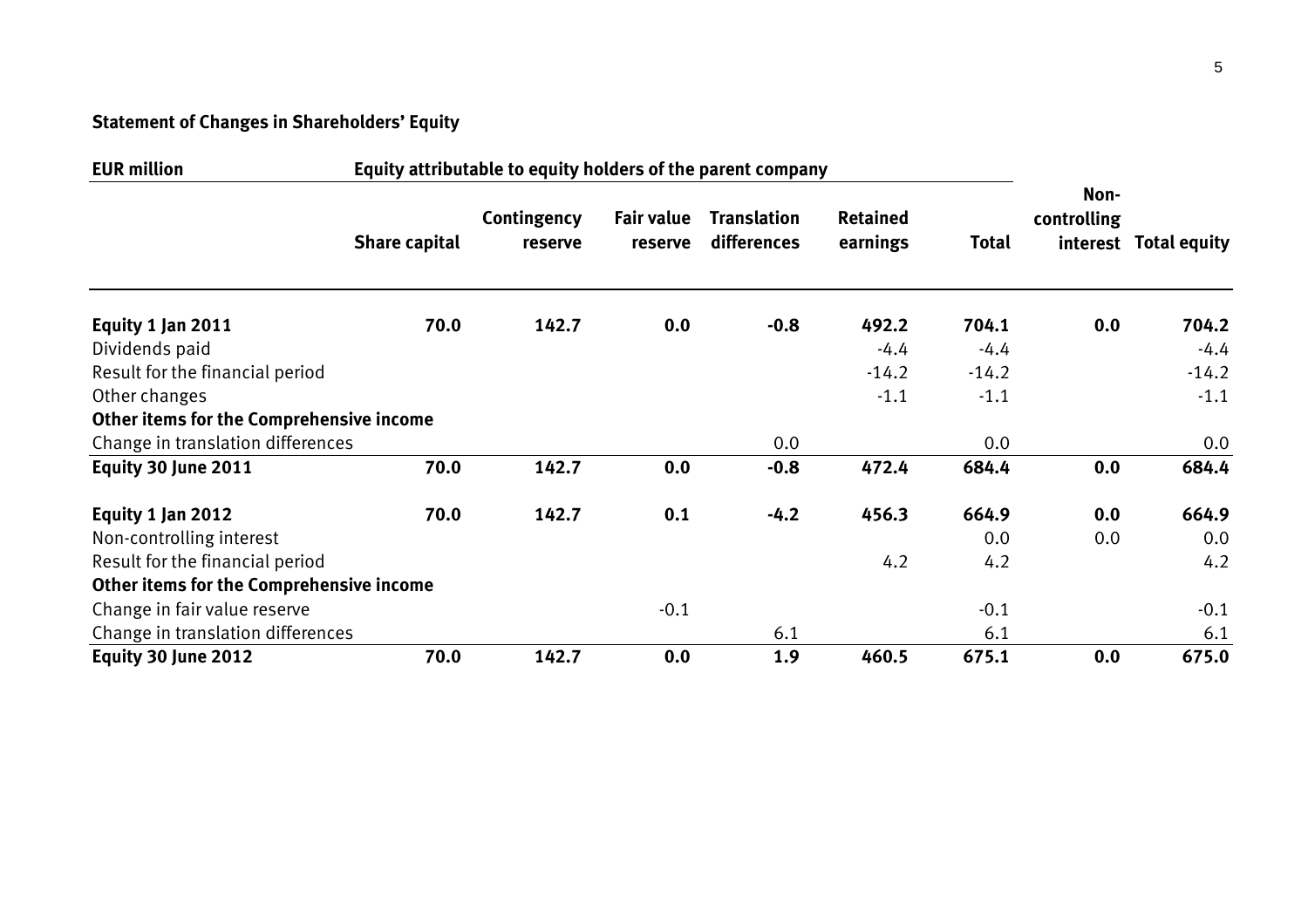### **Notes**

# **1. Accounting Principles**

The Financial statements review was prepared in accordance with IAS 34 'Interim Financial Reporting' and in line with the same accounting principles as those used in Itella's financial statements for 2011. Itella has applied the currently valid IFRS standards and interpretations in the preparation of this interim report. The figures shown have been rounded, which is why the sum total of individual figures may differ from that shown here.

# **New and revised IFRS standards**

As of January 1, 2012 the Group applies the following new and revised standards:

- IFRS 1 (Amendment)
- IFRS 7 (Amendment)
- IAS 12 (Amendment)

These new and revised standards have no material impact on financial statement bulletin. The information presented in this report is unadited.

# **2. Segment Information**

|                                    | $4 - 6$ | 4-6     | $1 - 6$  | $1 - 6$  | $1 - 12$ |
|------------------------------------|---------|---------|----------|----------|----------|
| <b>EUR million</b>                 | 2012    | 2011    | 2012     | 2011     | 2011     |
| Net sales by business segment      |         |         |          |          |          |
| Itella Mail Communications         | 283.2   | 283.8   | 579.4    | 566.3    | 1,151.7  |
| inter-segment sales                | $-12.7$ | $-9.9$  | $-26.1$  | $-20.6$  | $-44.2$  |
| Itella Logistics                   | 188.9   | 182.9   | 370.6    | 357.1    | 731.6    |
| inter-segment sales                | $-51.6$ | $-49.1$ | $-102.1$ | $-99.8$  | $-200.8$ |
| Itella Information                 | 67.8    | 65.4    | 142.2    | 136.0    | 273.7    |
| inter-segment sales                | $-2.5$  | $-3.4$  | $-5.7$   | $-6.5$   | $-12.1$  |
| Other operations                   | 16.0    | 14.9    | 31.5     | 29.8     | 55.8     |
| inter-segment sales                | $-15.9$ | $-14.7$ | $-31.3$  | $-29.6$  | $-55.5$  |
| Total eliminations (Interim sales) | $-82.7$ | $-77.1$ | $-165.2$ | $-156.6$ | $-312.7$ |
| <b>Total</b>                       | 473.2   | 469.7   | 958.5    | 932.6    | 1,900.1  |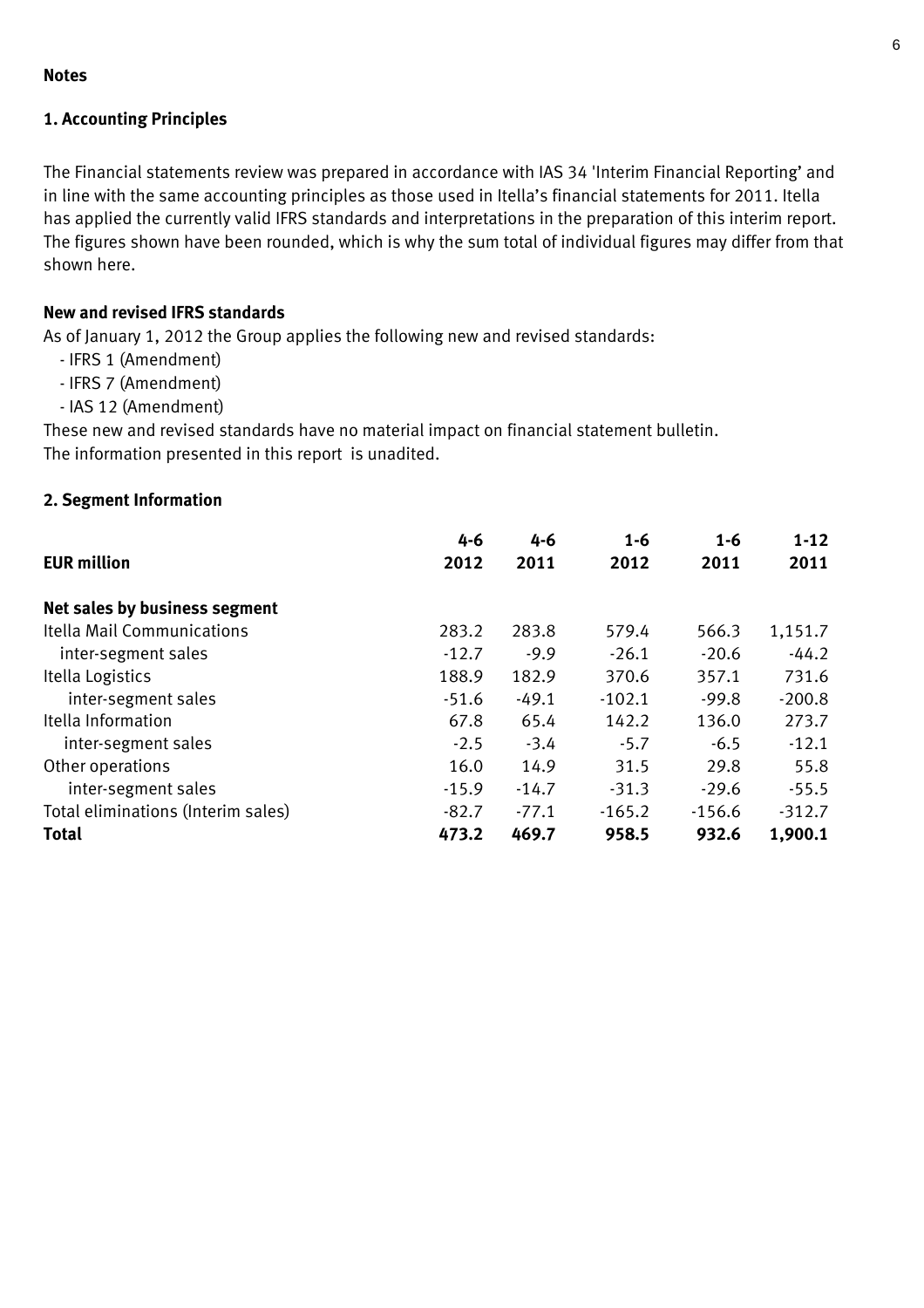|                                                                     | 4-6     | 4-6    | $1 - 6$         | $1 - 6$         | $1 - 12$       |
|---------------------------------------------------------------------|---------|--------|-----------------|-----------------|----------------|
| <b>EUR million</b>                                                  | 2012    | 2011   | 2012            | 2011            | 2011           |
| <b>Operating result (EBIT) by business</b><br>segment (Non-IFRS) *) |         |        |                 |                 |                |
| Itella Mail Communications                                          | 10.7    | 4.8    | 36.0            | 10.3            | 49.8           |
| Itella Logistics                                                    | $-1.8$  | $-3.7$ | $-3.5$          | $-8.8$          | $-6.4$         |
| Itella Information                                                  | 2.5     | $-0.8$ | 5.8             | 3.9             | 3.2            |
| Other operations                                                    | $-5.5$  | $-4.7$ | $-9.6$          | $-9.3$          | $-16.1$        |
| <b>Total</b>                                                        | 5.9     | $-4.4$ | 28.7            | $-3.8$          | 30.5           |
| Non-recurring items by business segment                             |         |        |                 |                 |                |
| <b>Itella Mail Communications</b>                                   |         |        |                 |                 | 18.4           |
| Itella Logistics                                                    | $-7.4$  |        | $-6.1$          |                 | 9.3            |
| Itella Information                                                  | 16.3    | 0.3    | 16.8            | 0.3             | 7.3            |
| Other operations                                                    |         |        |                 |                 | 1.4            |
| <b>Total</b>                                                        | 9.0     | 0.3    | 10.7            | 0.3             | 36.4           |
| <b>Operating result (EBIT) by business segment</b>                  |         |        |                 |                 |                |
| <b>Itella Mail Communications</b>                                   | 10.7    | 4.8    | 36.0            | 10.3            | 31.4           |
| Itella Logistics                                                    | 5.5     | $-3.7$ | 2.6             | $-8.8$          | $-15.7$        |
| Itella Information                                                  | $-13.8$ | $-1.2$ | $-11.0$         | 3.6             | $-4.1$         |
| Other operations                                                    | $-5.5$  | $-4.7$ | $-9.6$          | $-9.3$          | $-17.5$        |
| <b>Total</b>                                                        | $-3.1$  | $-4.7$ | 18.0            | $-4.1$          | $-5.9$         |
| <b>Financial income and expenses</b>                                | $-2.7$  | $-1.7$ | $-4.4$          | $-4.6$          | $-10.6$        |
| <b>Result for the financial period</b>                              | $-7.5$  | $-8.5$ | 4.2             | $-14.2$         | $-30.7$        |
| <b>EUR million</b>                                                  |         |        | 30 June<br>2012 | 30 June<br>2011 | 31 Dec<br>2011 |
| <b>Assets</b>                                                       |         |        |                 |                 |                |
| Itella Mail Communications                                          |         |        | 476.3           | 480.7           | 491.8          |
| Itella Logistics                                                    |         |        | 607.8           | 617.9           | 598.3          |
| Itella Information                                                  |         |        | 180.1           | 163.1           | 188.3          |
| Other operations and unallocated                                    |         |        | 230.2           | 173.6           | 225.3          |
| Eliminations                                                        |         |        | $-36.2$         | $-36.8$         | $-38.5$        |
| <b>Total</b>                                                        |         |        | 1,458.1         | 1,398.7         | 1,465.3        |
| <b>Liabilities</b><br>Itella Mail Communications                    |         |        | 247.4           | 248.1           | 276.7          |
| Itella Logistics                                                    |         |        | 103.1           | 108.5           | 107.5          |
| Itella Information                                                  |         |        | 51.3            | 40.9            | 49.6           |
| Other operations and unallocated                                    |         |        | 412.5           | 353.6           | 405.0          |
| Eliminations                                                        |         |        | $-31.1$         | $-36.8$         | $-38.4$        |
| <b>Total</b>                                                        |         |        | 783.1           | 714.3           | 800.4          |
| <b>Personnel at period-end</b>                                      |         |        |                 |                 |                |
| Itella Mail Communications                                          |         |        | 19,373          | 20,266          | 17,883         |
| Itella Logistics                                                    |         |        | 6,849           | 7,530           | 7,088          |
| Itella Information                                                  |         |        | 2,172           | 2,125           | 2,259          |
| Other operations<br><b>Total</b>                                    |         |        | 409<br>28,803   | 372<br>30,293   | 355<br>27,585  |

7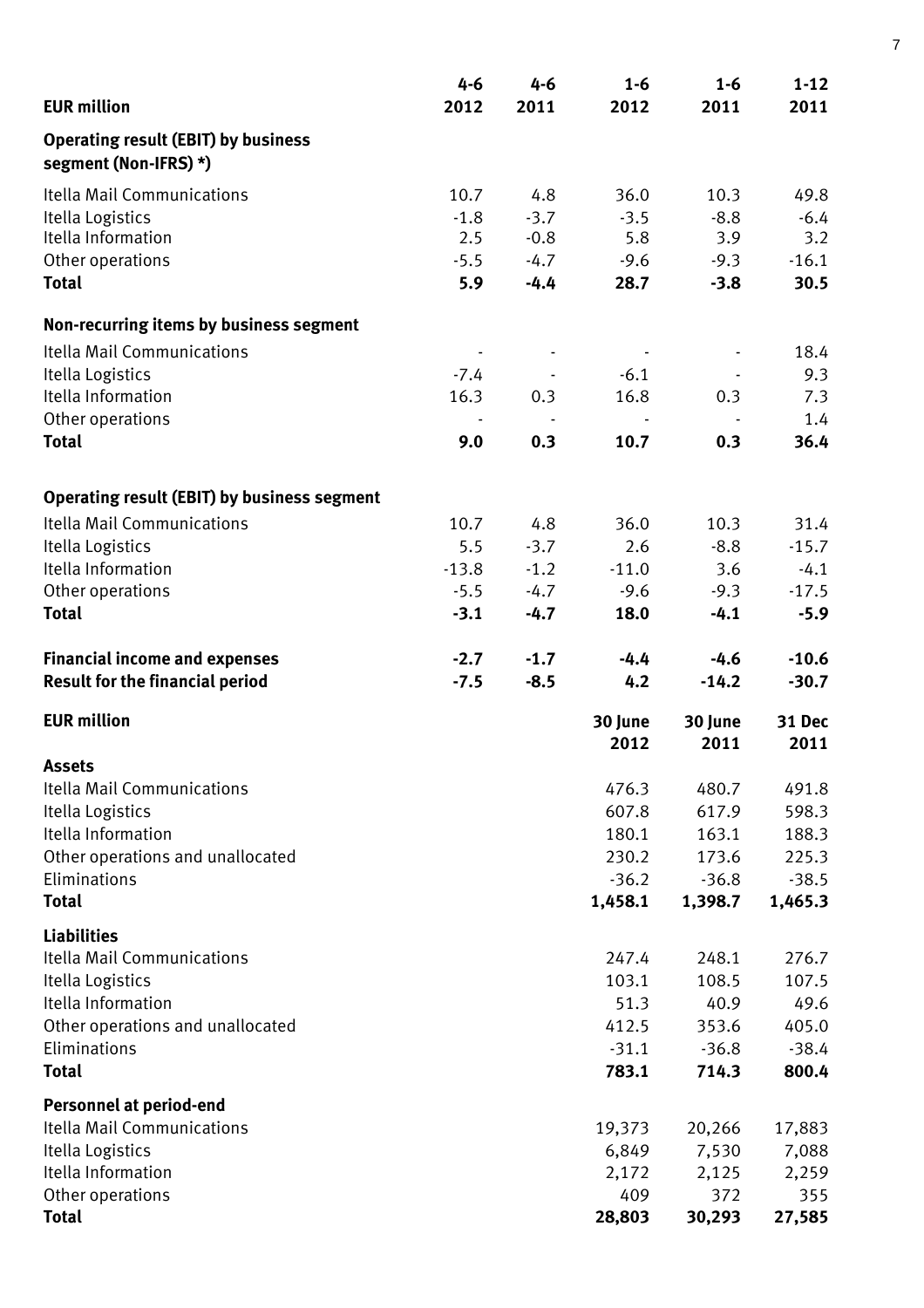## **3. Acquired business activities and business divestments**

During the June, Itella abandoned the printing business in Germany. Subsidiary operating in printing business has been divested through management boyout arrangement and approximately 100 employees have transferred from Itella to new company called docsellent GmbH. Loss on disposal EUR 14,3 million is recognized through income statement in other operating expenses. In order to ensure the future operational condition of the company, Itella capitalized it before the disposal.

| Analysis of net assets business divestments |         |                                                   |         |         |          |
|---------------------------------------------|---------|---------------------------------------------------|---------|---------|----------|
|                                             |         |                                                   | 30 June |         |          |
| <b>EUR million</b>                          |         |                                                   | 2012    |         |          |
| <b>Net assets</b>                           |         |                                                   | 14.3    |         |          |
| Consideration for the divestment            |         |                                                   | 0.0     |         |          |
| Loss on disposal                            |         |                                                   | $-14.3$ |         |          |
| <b>Effect on cash flow</b>                  |         |                                                   |         |         |          |
| <b>EUR million</b>                          |         |                                                   |         |         |          |
| Consideration paid in cash                  |         |                                                   | $-8.2$  |         |          |
|                                             |         |                                                   | $-4.0$  |         |          |
| Debt of the purchase price                  |         |                                                   | 1.6     |         |          |
| <b>Effect on cash flow</b>                  |         |                                                   | $-10.6$ |         |          |
| 4. Net Sales by Geographical Location       |         |                                                   |         |         |          |
|                                             | $4 - 6$ | $4 - 6$                                           | $1 - 6$ | $1 - 6$ | $1 - 12$ |
| <b>EUR million</b>                          | 2012    | 2011                                              | 2012    | 2011    | 2011     |
| Finland                                     | 321.3   | 317.4                                             | 650.6   | 629.3   | 1,275.3  |
| Scandinavia                                 | 65.0    | 67.9                                              | 133.7   | 135.3   | 276.7    |
| <b>Baltic countries and Russia</b>          | 59.0    | 52.8                                              | 113.9   | 102.7   | 221.0    |
| Other countries                             | 27.9    | 31.6                                              | 60.3    | 65.3    | 127.2    |
| <b>Total</b>                                | 473.2   | 469.7                                             | 958.5   | 932.6   | 1,900.1  |
|                                             |         | Cash and cash equivalents for divestments company |         |         |          |

# **5. Changes in Property, Plant and Equipment**

| <b>EUR million</b>                    | 30 June<br>2012 | 30 June<br>2011 | 31 Dec<br>2011 |
|---------------------------------------|-----------------|-----------------|----------------|
| Carrying amount on 1 Jan              | 664.1           | 684.6           | 684.6          |
| Additions                             | 29.2            | 17.6            | 63.7           |
| Disposals and transfers between items | $-3.8$          | $-1.7$          | $-9.8$         |
| Depreciation and Impairment           | $-33.5$         | $-33.3$         | $-69.1$        |
| <b>Translation differences</b>        | 2.8             | 2.0             | $-5.3$         |
| Carrying amount at period-end         | 658.8           | 669.0           | 664.1          |